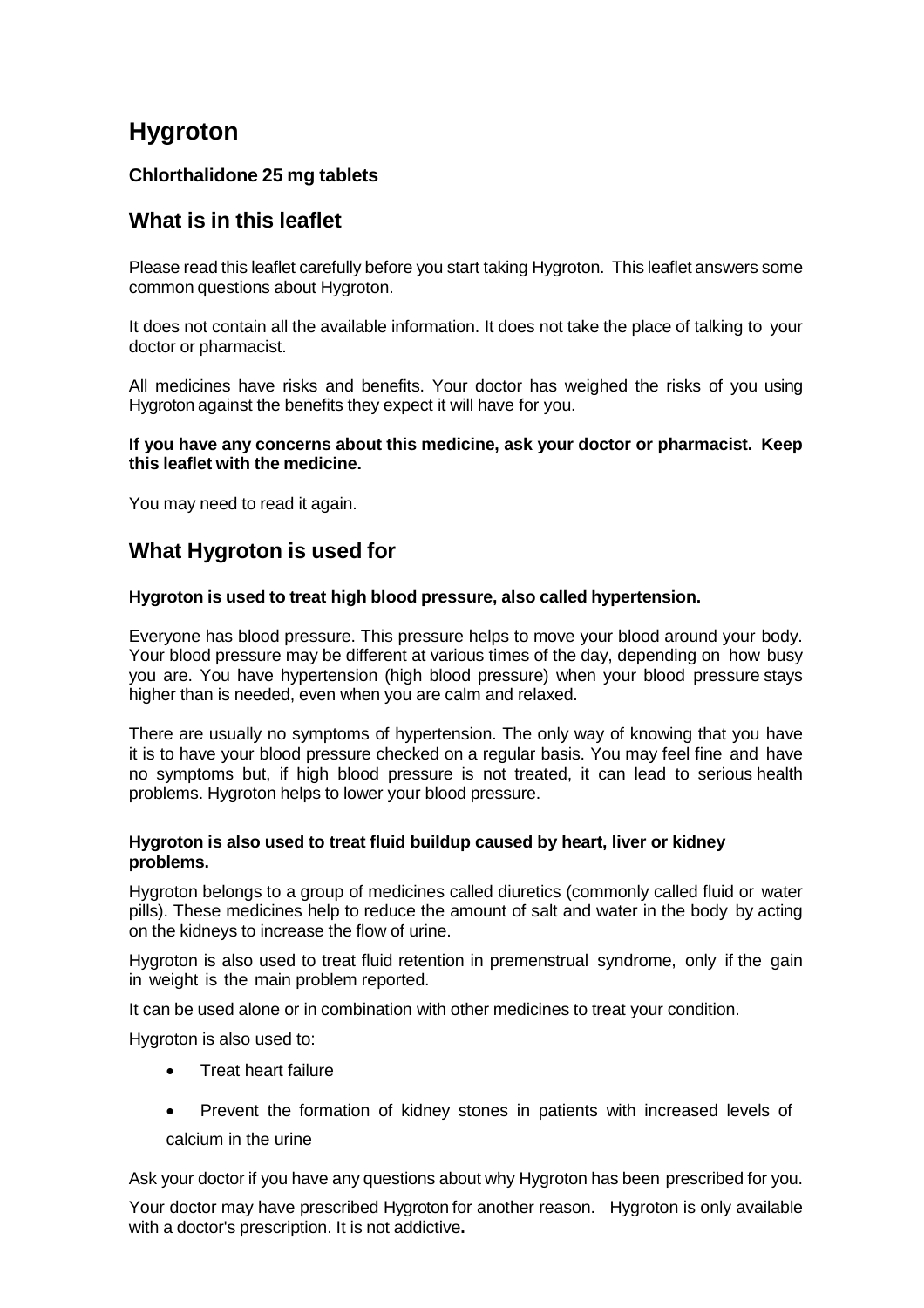# **Before you take Hygroton**

### **When you must not take it**

**Do not take Hygroton if you have an allergy to:**

- **chlorthalidone (the active ingredient) or any of the other ingredients of Hygroton listed at the end of this leaflet**
- **any other medicines with a similar structure e.g. thiazide diuretics, sulpha drugs**

# **If you are allergic to other medicines and you are not sure if they have a similar structure to Hygroton, ask your doctor or pharmacist.**

Some of the symptoms of an allergic reaction may include shortness of breath, wheezing or difficulty breathing; swelling of the face, lips, tongue or other parts of the body; rash, itching or hives on the skin.

**Do not take Hygroton if you have any of the following health problems/medical conditions:**

- **severe kidney or liver failure**
- **too little potassium or sodium in your blood**
- **too much calcium in your blood**
- **gout (or you have had gout in the past)**
- **high blood pressure during pregnancy**

If you are not sure whether any of the above medical conditions apply to you, your doctor can advise you.

# **Do not take Hygroton after the expiry date printed on the pack or if the packaging is torn or shows signs of tampering.**

In that case, return it to your pharmacist.

### **Before you start to take Hygroton**

**Tell your doctor if you have any of the following medical conditions:**

- **milder forms of kidney or liver trouble**
- **a problem with your heart or blood circulation**
- **diabetes**
- **high cholesterol**

If you experience a decrease in vision or eye pain. These could be symptoms of fluid accumulation in the vascular layer of the eye (choroidal effusion) or an increase of pressure in your eye and can happen within hours to weeks of taking Hygroton. This can lead to permanent vision loss, if not treated. If you earlier have had a penicillin or sulfonamide allergy, you can be at higher risk of developing this.

#### **Tell your doctor if you are elderly.**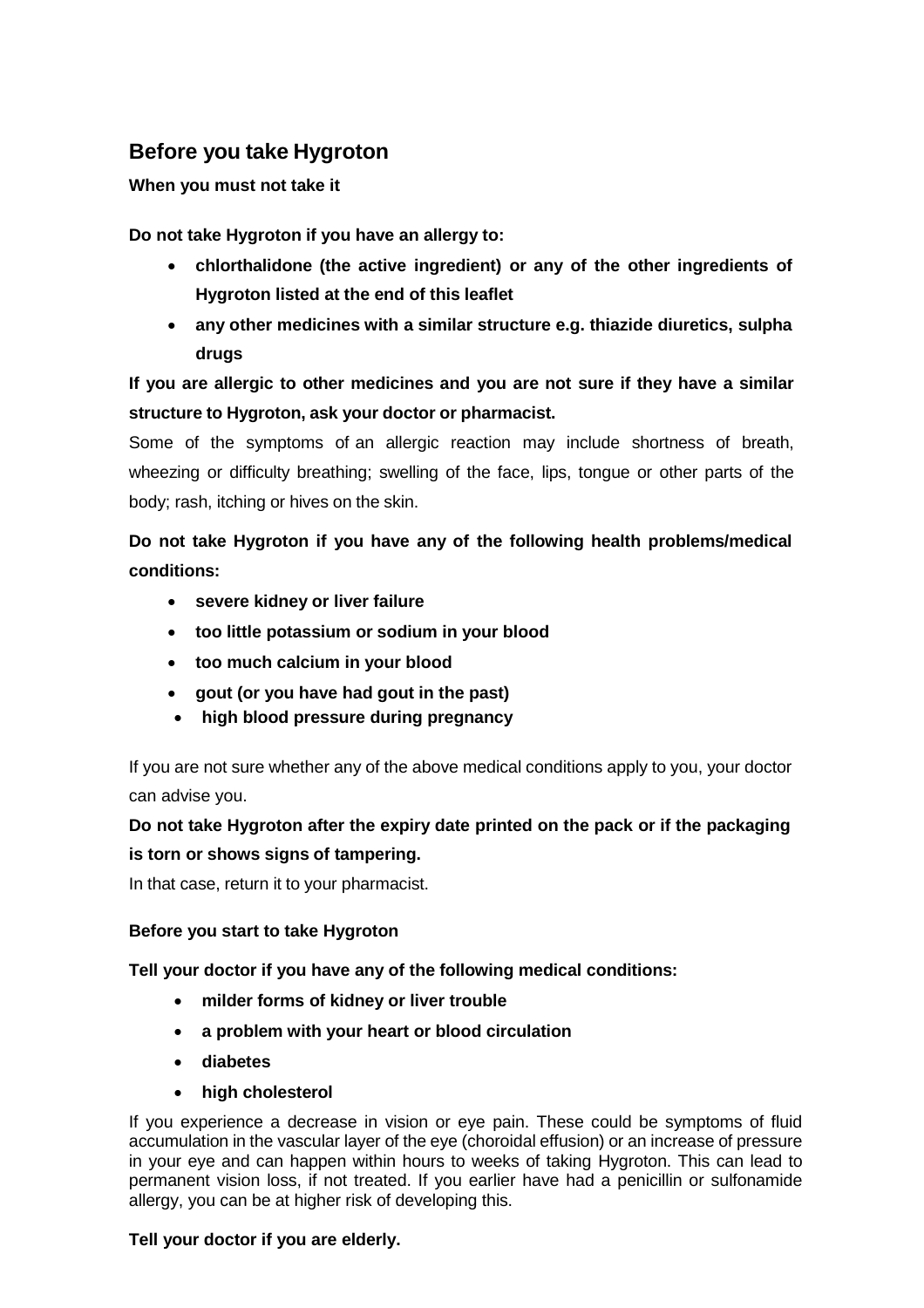Your doctor may want to take special precautions if you have any of the above conditions.

**Tell your doctor if you are pregnant or intend to become pregnant.**

**Hygroton may affect your baby during pregnancy and at birth. Your doctor can discuss the risks and benefits of taking this medicine during pregnancy.**

**Tell your doctor if you are breast-feeding or intend to breast-feed.**

**The active ingredient in Hygroton passes into breast milk and there is a possibility that your baby could be affected.**

**Tell your doctor if you are lactose intolerant.**

This medicine contains lactose.

**Tell your doctor if you are allergic to any other medicines, foods, dyes or preservatives.**

Your doctor will want to know if you are prone to allergies.

#### **Taking other medicines**

**Tell your doctor if you are taking any other medicines, including medicines that you buy without a prescription from a pharmacy, supermarket or health food shop. You should also tell any health professional who is prescribing a new medication for you that you are taking Hygroton.**

Other medicines and Hygroton may interfere with each other. These include:

- some medicines used to treat high blood pressure or heart problems e.g. digoxin, ACE inhibitors (e.g. lisinopril), guanethidine, methyldopa, β-blockers (e.g. propranolol hydrochloride), vasodilators (e.g. bosentan), calcium antagonists (e.g. amlodipine), ketanserin
- medicines for diabetes, e.g. insulin, metformin
- medicines for arthritis, pain or inflammation such as non-steroidal antiinflammatory drugs (called NSAIDs), e.g. indomethacin
- steroid medicines for allergy and inflammation, such as cortisone or prednisone
- lithium, a medicine used for some mental conditions
- cholestyramine, a medicine used to lower high cholesterol
- allopurinol, a medicine for gout
- vitamin D or calcium supplements, used for replacement therapy
- cyclosporine, a medicine used to suppress the immune system
- amantadine, a medicine for Parkinson's disease
- anticholinergic medicines, used for relieving stomach cramps or spasms, preventing travel sickness and treating Parkinson's disease, e.g. atropine, biperiden
- cytotoxic medicines used for treatment cancer, e.g. cyclophosphamide, methotrexate
- curare derivatives and  $β<sub>2</sub>$ -agonists (e.g. epinephrine), used for relaxing muscles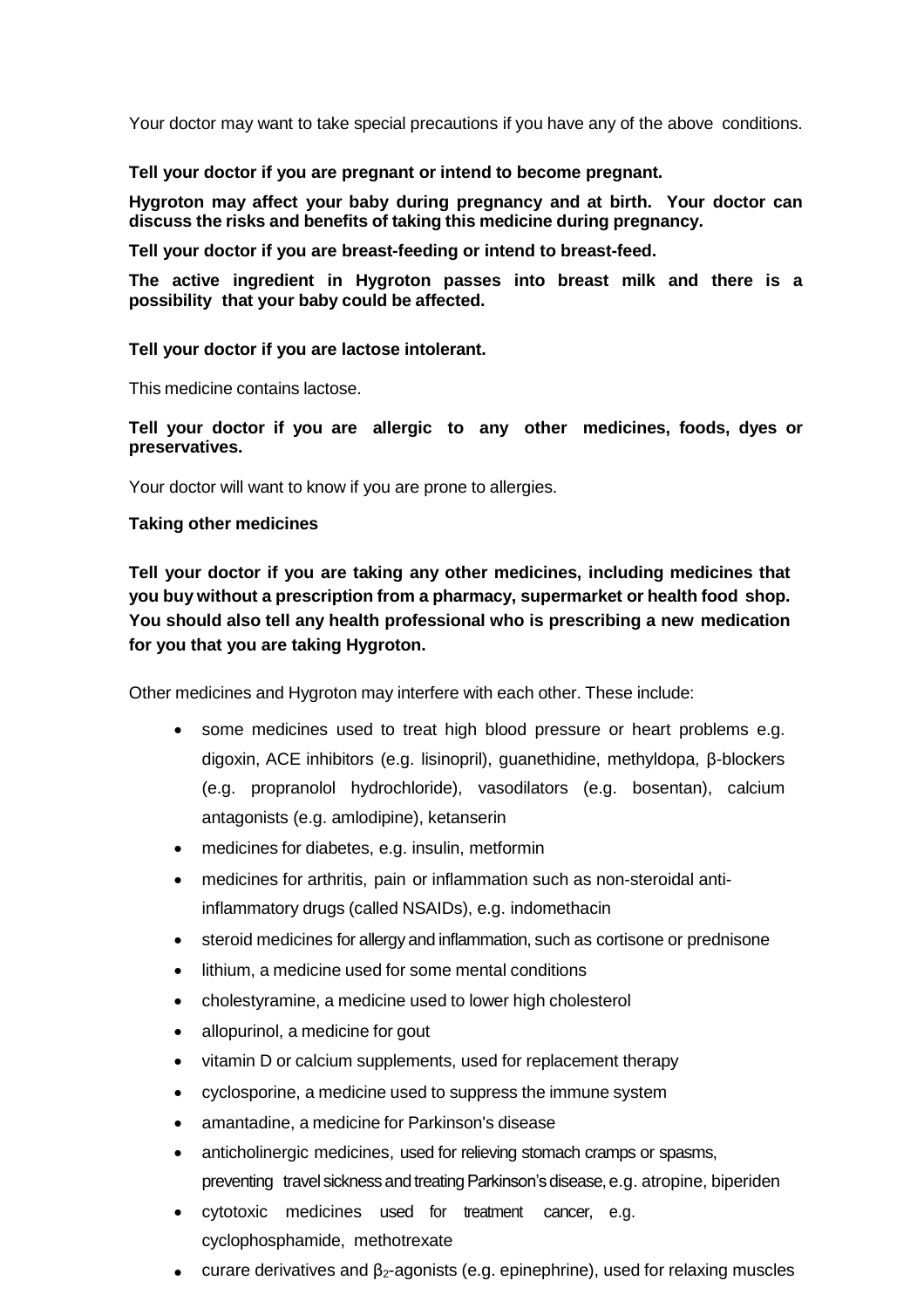- diazoxide, a medicine used for treatment of low blood sugar
- adrenocorticotropic hormone (ACTH), used for treatment of infantile spasms
- amphotericin, a medicine used for treatment of fungal infections
- carbenoxolone, a medicine used for treatment of ulcers
- oral anticoagulants, medicines used for preventing clotting of blood, e.g. warfarin
- digitalis, a medicine used to treat heart failure and irregular heart beat

You may need to take different amounts of your medicines or to take different medicines while you are taking Hygroton. Your doctor and pharmacist have more information.

If you have not told your doctor about any of these things, tell him/her before you start taking Hygroton.

# **How to use Hygroton**

#### **Follow the directions given to you by your doctor and pharmacist carefully.**

These directions may differ from the information contained in this leaflet.

**If you do not understand the instructions on the label, ask your doctor or pharmacist for help.**

#### *How much to take*

You will usually be started on a low dose of Hygroton and, if necessary, your doctor will increase the dose gradually.

For an adult, the usual dose ranges from 12.5 mg to 50 mg, taken each day or sometimes every other day. For a child, the dose needed will depend on how much the child weighs.

#### *How to take it*

**Take the tablets during a meal with a full glass of water.**

**If you take only one dose of Hygroton each day, take it in the morning unless your doctor tells you otherwise.**

# **If you take more than one dose each day, take the last dose no later than 6 PM if possible.**

Diuretic medicines tend to increase the amount of urine you pass. It is best to take the last dose of medicine no later than 6 p.m. so that you will not have to get up during the night to urinate.

#### *How long to take it*

#### **Continue taking Hygroton for as long as your doctor tells you to.**

This medicine helps to control your symptoms but it does not cure your condition. Your doctor will check your progress to make sure the medicine is working and will discuss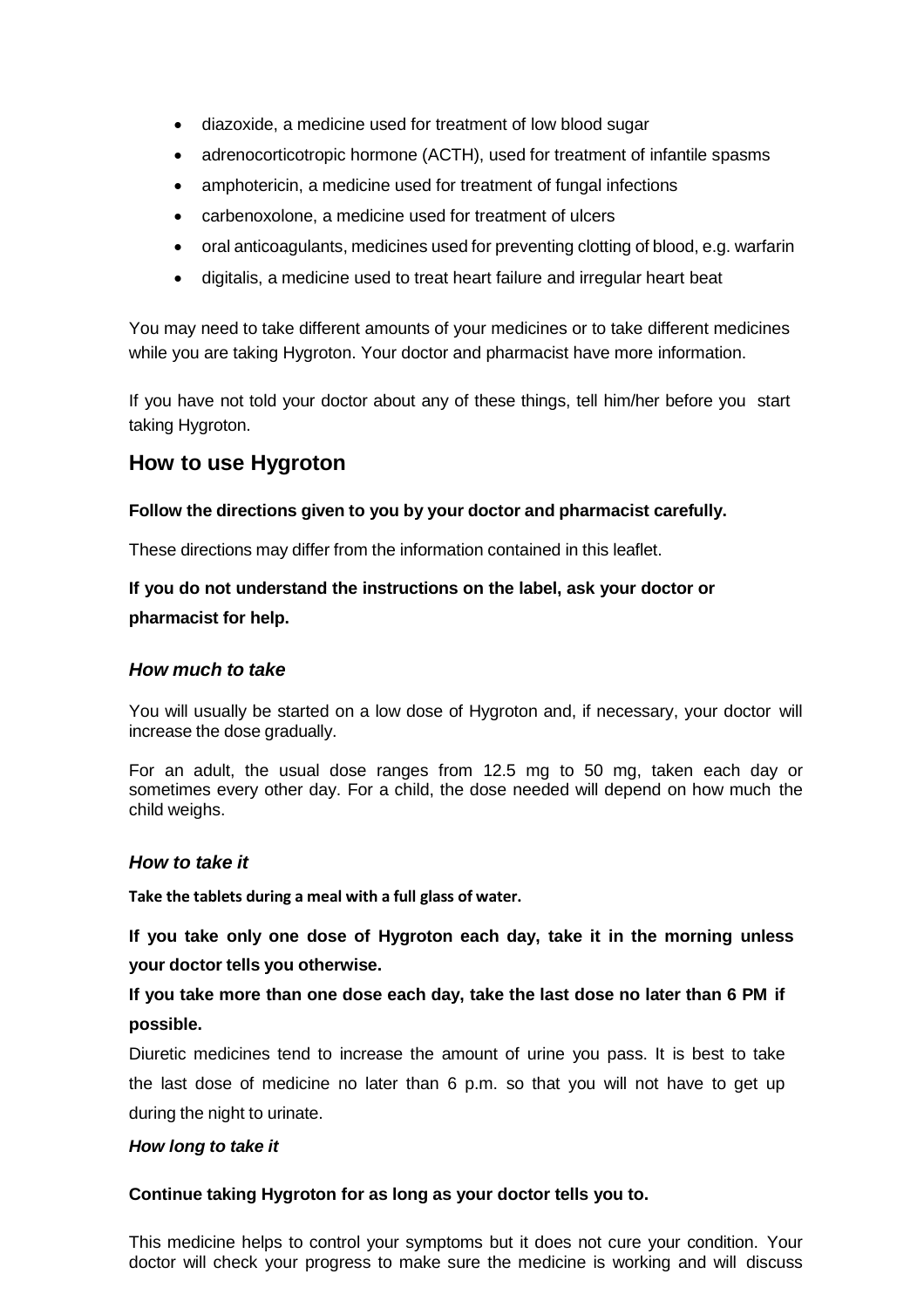with you how long your treatment should continue.

### *If you forget to take it*

**If it is almost time for your next dose, skip the dose you missed and take your next dose when you are meant to.**

**Otherwise, take the dose as soon as you remember, and then go back to taking it as you would normally.**

**Do not take a double dose to make up for the one that you missed.**

This may increase the chance of you getting an unwanted side effect.

**If you have trouble remembering when to take your medicine, ask your pharmacist for some hints.**

### **While you are taking Hygroton**

### *Things you must do*

**Be sure to keep all of your doctor's appointments so that your progress can be checked.**

Your doctor will want to check your heart and blood pressure and do regular blood tests to make sure the treatment is working and to prevent unwanted side effects.

# **Follow any instructions that your doctor gives you to maintain the correct level of a salt called potassium in your blood.**

Hygroton may sometimes cause your body to lose too much potassium. To help prevent this from happening, your doctor may ask you to:

- have foods that have a high potassium content such as orange juice or other citrus fruit juices
- take a potassium supplement
- take another medicine to help prevent the loss of potassium

It is important not to add potassium to your diet without your doctor's advice. Extra potassium may not be needed and, in some cases, could be harmful.

# **If you become sick and have severe or continuing vomiting or diarrhoea, tell your doctor.**

Vomiting and diarrhoea may cause your body to lose too much salt and water, causing unwanted side effects.

#### **If you become pregnant while taking Hygroton, tell your doctor.**

Your doctor can discuss with you the risks and benefits of taking it while you are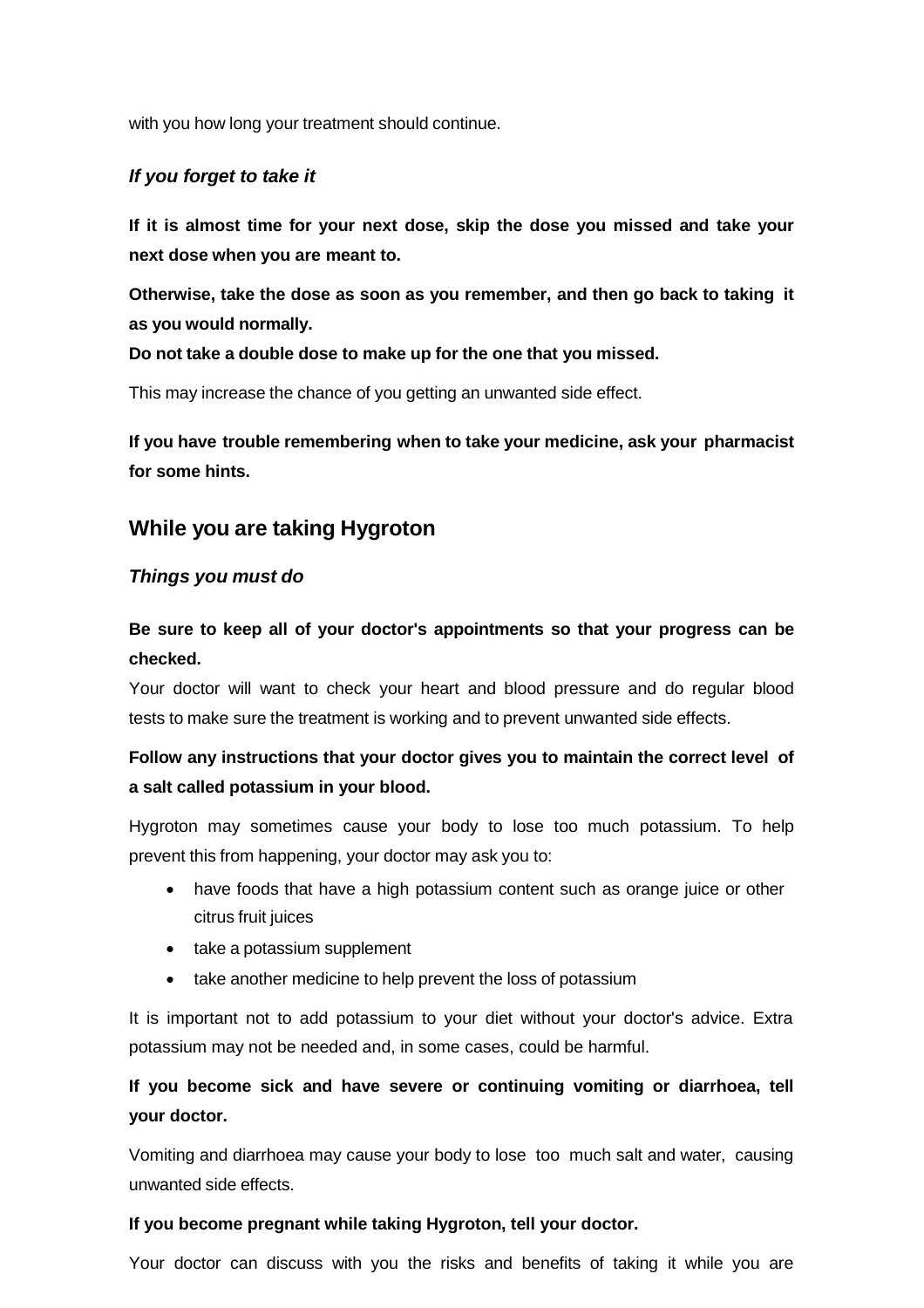#### pregnant.

**If you are being treated for diabetes, monitor your blood sugar carefully and report any problems to your doctor.**

Hygroton may increase your blood sugar levels and affect how well your diabetes is controlled. The dose of your medicines for diabetes may have to be changed.

**If you are going to have surgery, tell your doctor or dentist that you are taking Hygroton.**

This will help to prevent unwanted side effects such as a sudden drop in blood pressure.

**If you are about to be started on any new medicine, remind your doctor and pharmacist that you are taking Hygroton.**

**Tell any other doctor, dentist or pharmacist who treats you that you are taking Hygroton.**

#### *Things you must not do*

**Do not give this medicine to anyone else, even if their condition seems similar to yours**

**Do not take it to treat any other complaints unless your doctor tells you to.**

### *Things to be careful of*

**Be careful driving, operating machinery or doing jobs that require you to be alert while you are taking Hygroton until you know how it affects you.**

This medicine may cause dizziness, light-headedness or blurred vision in some people. If you have any of these symptoms, do not drive or do anything else that could be dangerous.

# **If this medicine makes you feel light-headed, dizzy or faint, be careful when getting up from a sitting or lying position.**

These symptoms may be due to a sudden fall in your blood pressure. If this problem doesn't go away, talk to your doctor. To avoid symptoms of low blood pressure, here are some hints that may help:

- Stand up slowly to help your body get used to the change in position and blood pressure
- If you feel dizzy, sit or lie down until you feel better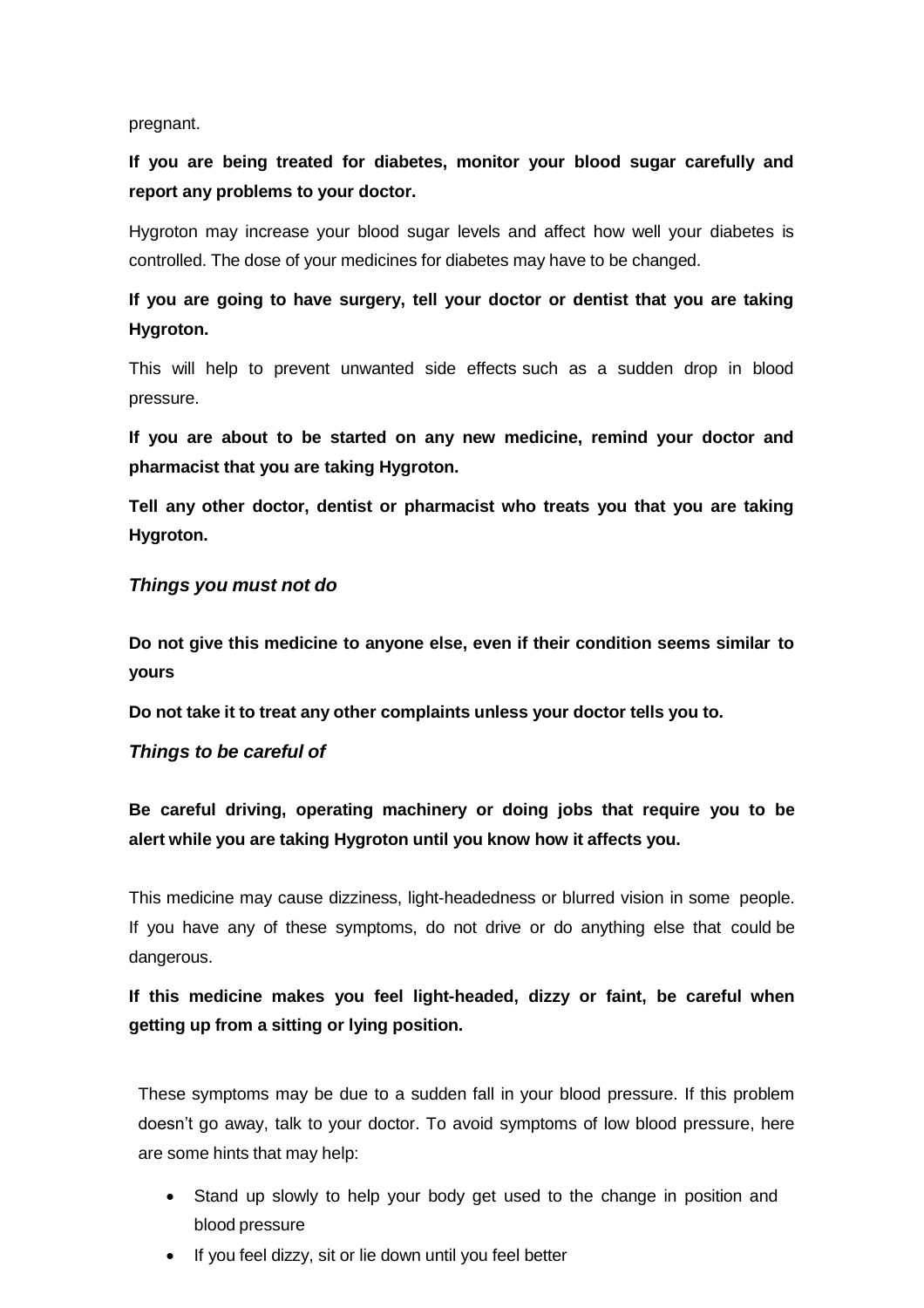- If you feel faint, breathe deeply and bend forward with your head between your knees
- Take extra care when exercising, driving or standing for long periods, especially in hot weather. Drink plenty of fluids, especially if you sweat a lot.
- Avoid alcohol or medicines to help you sleep as they may make your blood pressure fall even more.

**Be careful to stay out of direct sunlight as much as possible until you find out if your skin is more sensitive to the sun than usual. Wear protective clothing and use a sunscreen. Do not use a sunlamp.**

In rare cases, this medicine can make the skin more sensitive to sunlight than usual.

# **Side effects**

# **Tell your doctor or pharmacist as soon as possible if you do not feel well while you are taking Hygroton.**

All medicines can have side effects. Sometimes they are serious, but most of the time they are not. You may need medical treatment if you get some of the side effects. If you are over 65 years of age, you may have an increased chance of getting side effects.

**Do not be alarmed by these lists of possible side effects. You may not experience any of them.**

**Ask your doctor or pharmacist to answer any questions you may have.**

**Tell your doctor if you notice any of the following side effects and they worry you:**

- dizziness or light-headedness, especially on standing up or when getting up from a sitting or lying position
- loss of appetite, stomach upset, nausea (feeling sick) or vomiting
- diarrhoea or constipation
- headache
- blurred vision
- decrease in vision or pain in your eyes due to high pressure (possible signs of fluid accumulation in the vascular layer of the eye (choroidal effusion) or acute angle-closure glaucoma)
- problems with sexual function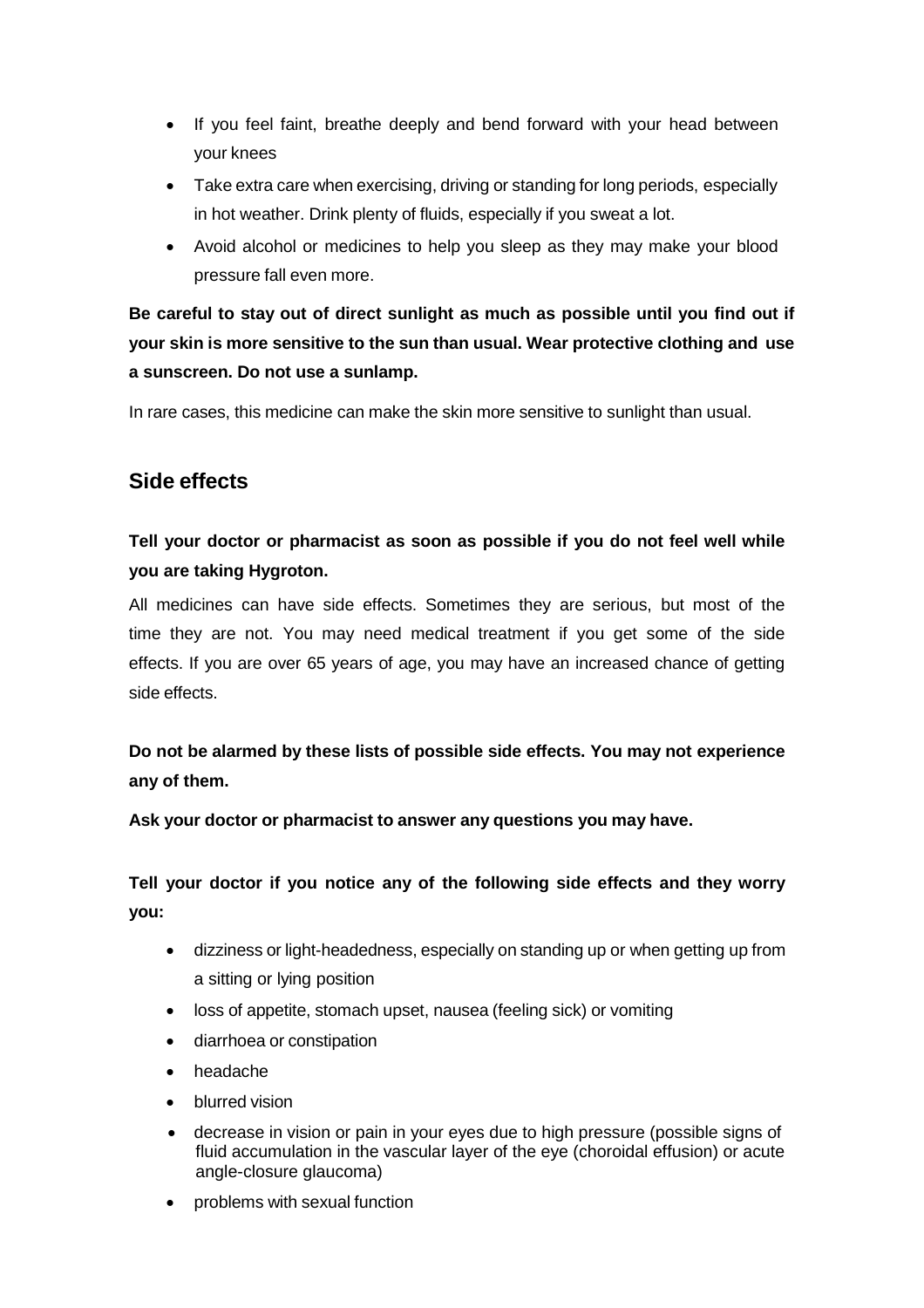### **Tell your doctor immediately if you notice any of the following:**

- signs of allergy such as shortness of breath, wheezing or difficulty breathing; swelling of the face, lips, tongue or other parts of the body; rash, itching or hives on the skin
- unusual tiredness, lack of energy or weakness, sometimes with nausea and a feeling of disorientation
- symptoms caused by lack of white blood cells, such as constant "flu-like" symptoms (chills, fever, sore throat, aching joints, swollen glands)
- symptoms caused by low blood platelet count, such as unusual bleeding or bruising; reddish or purplish blotches under the skin
- pain in the abdomen with nausea, vomiting and fever
- yellowing of the skin and/or eyes
- irregular heart beat
- coldness, burning, tingling or numbness or pain in arms and legs
- symptoms caused by high uric acid levels in the blood, which may cause gout such as pain and swelling of the joints, often in the big toe
- difficulty urinating, sometimes with pain or fever
- symptoms of sunburn (redness, itching, swelling, blistering) that happen much more quickly than normal
- symptoms caused by an increase in some white blood cells, such as fever, cough, swollen lymph nodes, itching, diarrhoea
- symptoms caused by low blood levels of potassium, such as muscle weakness, muscle twitching or abnormal heartbeat
- symptoms caused by increased levels of cholesterol in the blood, such as chest pain, nausea, extreme fatigue, numbness or coldness in your extremities
- symptoms caused by low levels of sodium in the blood, such as tiredness, confusion, muscle twitching, fits or coma
- symptoms caused by low levels of magnesium in the blood, such as abnormal eye movements, convulsions, fatigue, muscle weakness
- symptoms caused by high blood sugar levels, such as tiredness, weakness or feeling thirsty
- symptoms caused by high levels of calcium in the blood, such as agitation, sore eyes, abdominal pain
- worsening of symptoms of diabetes, like passing large amounts of urine and constantly feeling thirsty
- symptoms caused by low levels of chloride in the blood, such as dry mouth, thirst, gastrointestinal disturbances (including nausea, vomiting), weakness, lethargy, drowsiness, restlessness, seizures, confusion, headache, muscle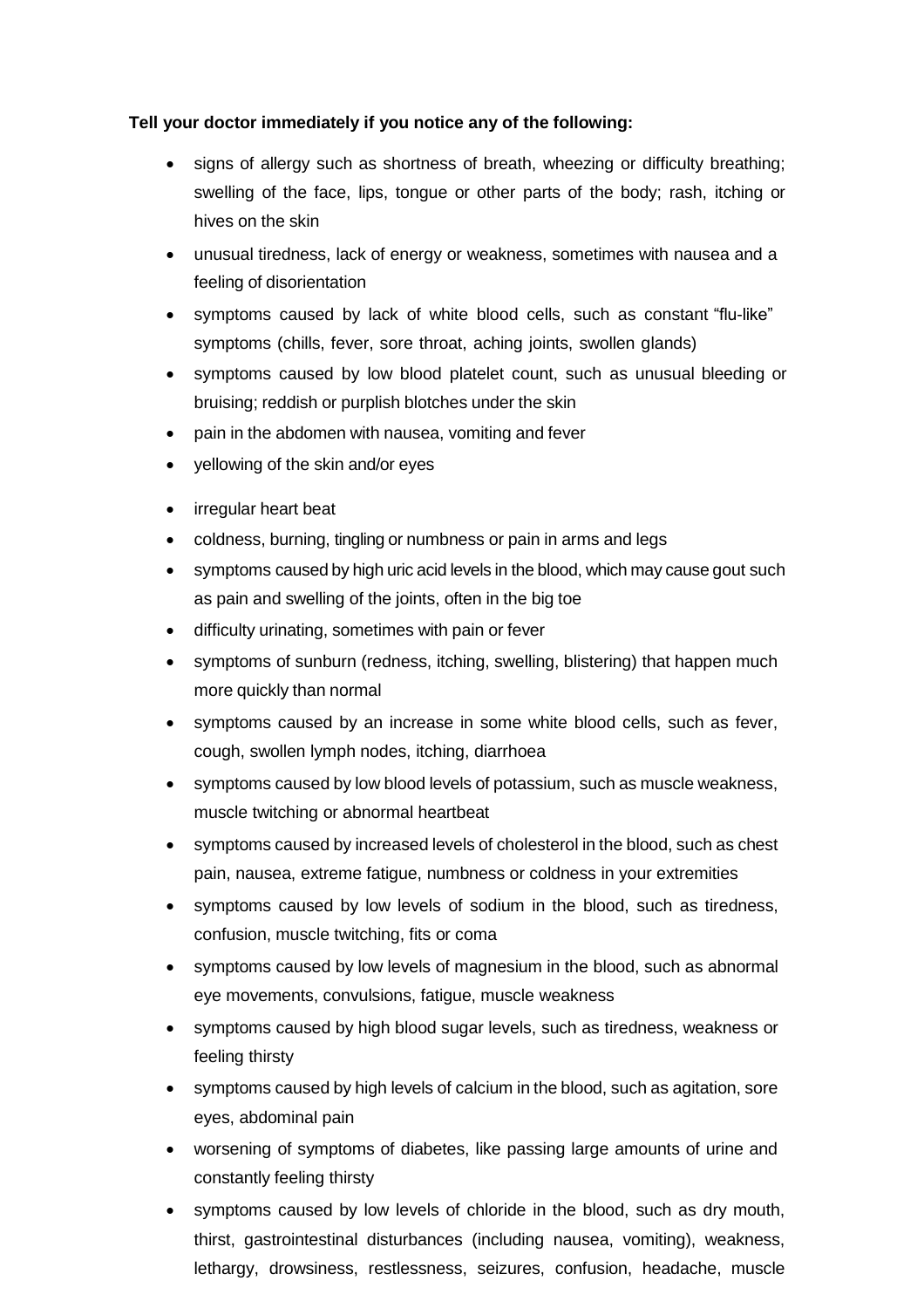pains or cramps, hypotension

- symptoms of inflammation of blood vessels such as fever, weight loss, muscle pain, nose bleeds
- symptoms of fluid build-up in the lungs, such as breathlessness, which may be very severe and usually worsens on lying down
- symptoms of inflammation of the pancreas, such as severe upper stomach pain, often with nausea and vomiting
- sugar (glucose) or blood in the urine (this would show up when your doctor or nurse tests your urine)

Hygroton may interfere with the results of diagnostic tests like the bentiromide test.

### **Tell your doctor if you notice anything else that is making you feel unwell.**

Some people may have other side effects not yet known or mentioned in this leaflet. Some side effects e.g. raised cholesterol levels, can only be found when laboratory tests are done.

# **Overdose**

**Immediately telephone your doctor or the National Poisons and Hazardous Chemicals Information Centre, Dunedin (telephone 0800 POISON OR 0800 764 766) for advice, or go to the Accident and Emergency Department at your nearest hospital if you think that you or anyone else may have taken too much Hygroton. Do this even if there are no signs of discomfort or poisoning. Keep the telephone numbers for these places handy.**

Some of the symptoms of an overdose may include nausea (feeling sick), dizziness, sleepiness, muscle spasms, low blood pressure and irregular heart beat.

### **After taking Hygroton**

#### *Storage*

- Keep your medicine in the original container until it is time to take it.
- Store it in a cool dry place below 30°C.
- Do not store Hygroton or any other medicine in the bathroom or near a sink.
- Do not leave it in the car or on window sills.

#### **Keep this medicine where children cannot reach it.**

A locked cupboard at least one-and-a-half metres above the ground is a good place to store medicines.